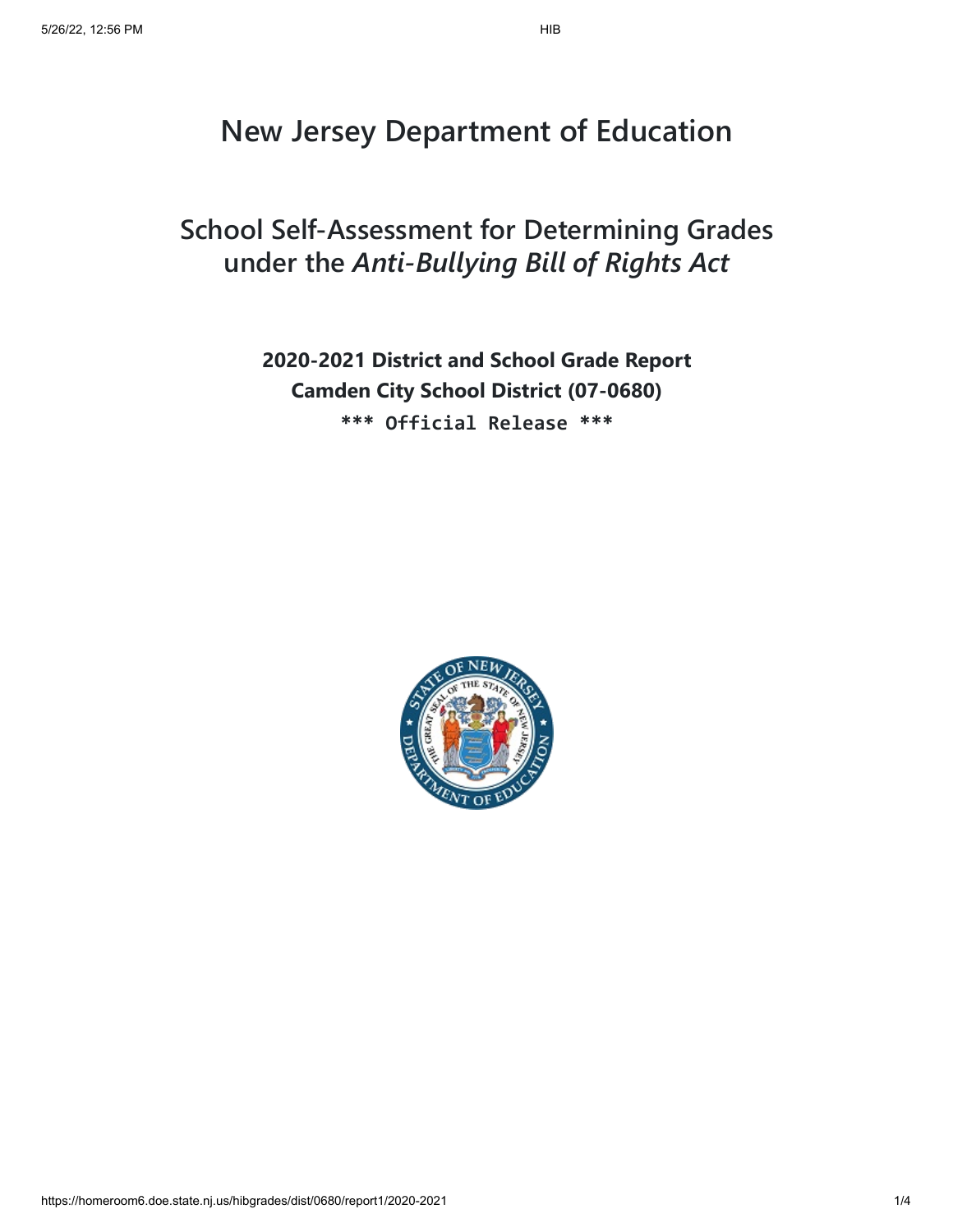#### **District and School Grade Report**

### **2020-2021**

**\*\*\* Official Release \*\*\***

#### **\*\*\* Official Release \*\*\***

**District Grade: 51**

| <b>HIB</b><br>Programs,<br><b>Approaches</b><br>or Other<br><b>Initiatives</b><br>$(MAX=15)$ | <b>Training on</b><br>the<br><b>BOE-Approved</b><br><b>HIB Policy</b><br>$(MAX=9)$ | <b>Other</b><br><b>Staff</b><br><b>Instruction</b><br>and<br><b>Training</b><br><b>Programs</b><br>$(MAX=15)$ | <b>Curriculum</b><br>and<br><b>Instruction</b><br>on HIB and<br><b>Related</b><br><b>Information</b><br>and Skills<br>$(MAX=6)$ | <b>HIB</b><br><b>Personnel</b><br>$(MAX=9)$ | <b>School-Level</b><br><b>HIB Incident</b><br><b>Reporting</b><br><b>Procedure</b><br>$(MAX=6)$ | <b>HIB</b><br>Investigation<br><b>Procedure</b><br>$(MAX=12)$ | <b>HIB</b><br><b>Reporting</b><br>$(MAX=6)$ | <b>School</b><br>Grade<br>$(MAX=78)$ |  |  |
|----------------------------------------------------------------------------------------------|------------------------------------------------------------------------------------|---------------------------------------------------------------------------------------------------------------|---------------------------------------------------------------------------------------------------------------------------------|---------------------------------------------|-------------------------------------------------------------------------------------------------|---------------------------------------------------------------|---------------------------------------------|--------------------------------------|--|--|
| <b>Early Childhood Development Center (025)</b>                                              |                                                                                    |                                                                                                               |                                                                                                                                 |                                             |                                                                                                 |                                                               |                                             |                                      |  |  |
| 10                                                                                           | 5                                                                                  | 14                                                                                                            | 6                                                                                                                               | 6                                           | 5                                                                                               | $\overline{7}$                                                | $\overline{4}$                              | 57                                   |  |  |
| Dr. Charles E. Brimm Medical Arts High School (029)                                          |                                                                                    |                                                                                                               |                                                                                                                                 |                                             |                                                                                                 |                                                               |                                             |                                      |  |  |
| 10                                                                                           | 6                                                                                  | 10                                                                                                            | $\overline{4}$                                                                                                                  | 6                                           | $\overline{4}$                                                                                  | 8                                                             | 4                                           | 52                                   |  |  |
| <b>Camden High School (030)</b>                                                              |                                                                                    |                                                                                                               |                                                                                                                                 |                                             |                                                                                                 |                                                               |                                             |                                      |  |  |
| 9                                                                                            | 6                                                                                  | 10                                                                                                            | 3                                                                                                                               | 6                                           | $\overline{4}$                                                                                  | 8                                                             | $\overline{4}$                              | 50                                   |  |  |
| <b>Woodrow Wilson High School (040)</b>                                                      |                                                                                    |                                                                                                               |                                                                                                                                 |                                             |                                                                                                 |                                                               |                                             |                                      |  |  |
| 6                                                                                            | $\overline{3}$                                                                     | 8                                                                                                             | $\overline{2}$                                                                                                                  | 5                                           | $\overline{2}$                                                                                  | 8                                                             | $\overline{2}$                              | 36                                   |  |  |
| <b>Veterans Memorial Family School (080)</b>                                                 |                                                                                    |                                                                                                               |                                                                                                                                 |                                             |                                                                                                 |                                                               |                                             |                                      |  |  |
| 10                                                                                           | 6                                                                                  | 10                                                                                                            | $\overline{4}$                                                                                                                  | 6                                           | $\overline{4}$                                                                                  | 8                                                             | 2                                           | 50                                   |  |  |
| <b>Octavio V. Catto Community Family School (145)</b>                                        |                                                                                    |                                                                                                               |                                                                                                                                 |                                             |                                                                                                 |                                                               |                                             |                                      |  |  |
| 6                                                                                            | $\overline{4}$                                                                     | $\overline{7}$                                                                                                | $\overline{4}$                                                                                                                  | $\overline{4}$                              | 5                                                                                               | 11                                                            | 2                                           | 43                                   |  |  |
| <b>Cooper's Poynt Family School (165)</b>                                                    |                                                                                    |                                                                                                               |                                                                                                                                 |                                             |                                                                                                 |                                                               |                                             |                                      |  |  |
| 10                                                                                           | 6                                                                                  | 10                                                                                                            | $\overline{4}$                                                                                                                  | 6                                           | $\overline{4}$                                                                                  | 8                                                             | $\overline{4}$                              | 52                                   |  |  |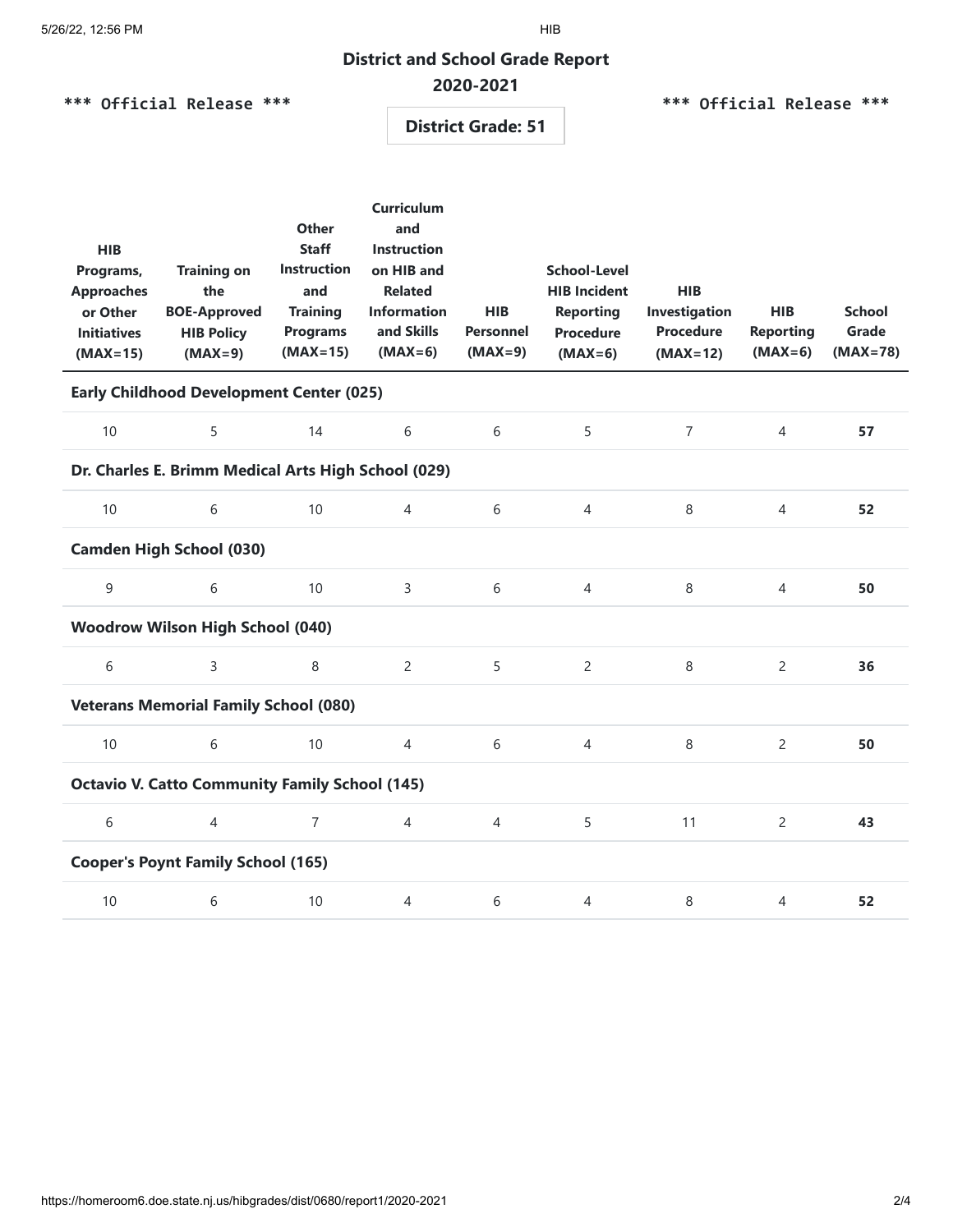#### **District and School Grade Report**

### **2020-2021**

**\*\*\* Official Release \*\*\***

#### **\*\*\* Official Release \*\*\***

#### **District Grade: 51**

| <b>HIB</b><br>Programs,<br><b>Approaches</b><br>or Other<br><b>Initiatives</b><br>$(MAX=15)$ | <b>Training on</b><br>the<br><b>BOE-Approved</b><br><b>HIB Policy</b><br>$(MAX=9)$ | <b>Other</b><br><b>Staff</b><br><b>Instruction</b><br>and<br><b>Training</b><br><b>Programs</b><br>$(MAX=15)$ | <b>Curriculum</b><br>and<br><b>Instruction</b><br>on HIB and<br><b>Related</b><br><b>Information</b><br>and Skills<br>$(MAX=6)$ | <b>HIB</b><br><b>Personnel</b><br>$(MAX=9)$ | <b>School-Level</b><br><b>HIB Incident</b><br><b>Reporting</b><br><b>Procedure</b><br>$(MAX=6)$ | <b>HIB</b><br>Investigation<br><b>Procedure</b><br>$(MAX=12)$ | <b>HIB</b><br><b>Reporting</b><br>$(MAX=6)$ | <b>School</b><br>Grade<br>$(MAX=78)$ |  |  |
|----------------------------------------------------------------------------------------------|------------------------------------------------------------------------------------|---------------------------------------------------------------------------------------------------------------|---------------------------------------------------------------------------------------------------------------------------------|---------------------------------------------|-------------------------------------------------------------------------------------------------|---------------------------------------------------------------|---------------------------------------------|--------------------------------------|--|--|
| Alfred Cramer College Preparatory Lab School (170)                                           |                                                                                    |                                                                                                               |                                                                                                                                 |                                             |                                                                                                 |                                                               |                                             |                                      |  |  |
| 9                                                                                            | 5                                                                                  | 9                                                                                                             | $\overline{4}$                                                                                                                  | 6                                           | 3                                                                                               | 8                                                             | $\mathbf{1}$                                | 45                                   |  |  |
| Riletta Twyne Cream Early Childhood Center (175)                                             |                                                                                    |                                                                                                               |                                                                                                                                 |                                             |                                                                                                 |                                                               |                                             |                                      |  |  |
| 8                                                                                            | 5                                                                                  | 9                                                                                                             | 5                                                                                                                               | $\overline{2}$                              | $\overline{4}$                                                                                  | 5                                                             | $\overline{c}$                              | 40                                   |  |  |
| Dr. Henry H. Davis Elementary School (180)                                                   |                                                                                    |                                                                                                               |                                                                                                                                 |                                             |                                                                                                 |                                                               |                                             |                                      |  |  |
| 8                                                                                            | 8                                                                                  | 12                                                                                                            | 6                                                                                                                               | 5                                           | $\overline{4}$                                                                                  | 9                                                             | $\overline{2}$                              | 54                                   |  |  |
| Thomas H. Dudley Family School (190)                                                         |                                                                                    |                                                                                                               |                                                                                                                                 |                                             |                                                                                                 |                                                               |                                             |                                      |  |  |
| 13                                                                                           | 9                                                                                  | 14                                                                                                            | 6                                                                                                                               | 8                                           | 6                                                                                               | 12                                                            | 6                                           | 74                                   |  |  |
| Forest Hill School (205)                                                                     |                                                                                    |                                                                                                               |                                                                                                                                 |                                             |                                                                                                 |                                                               |                                             |                                      |  |  |
| 10                                                                                           | 6                                                                                  | 12                                                                                                            | 4                                                                                                                               | $\overline{4}$                              | $\overline{4}$                                                                                  | 10                                                            | $\overline{4}$                              | 54                                   |  |  |
| <b>Creative Arts Morgan Village Academy (245)</b>                                            |                                                                                    |                                                                                                               |                                                                                                                                 |                                             |                                                                                                 |                                                               |                                             |                                      |  |  |
| 5                                                                                            | $\overline{3}$                                                                     | $\overline{7}$                                                                                                | 3                                                                                                                               | 6                                           | $\overline{2}$                                                                                  | $\overline{7}$                                                | $\overline{2}$                              | 35                                   |  |  |
| Harry C. Sharp Elementary School (300)                                                       |                                                                                    |                                                                                                               |                                                                                                                                 |                                             |                                                                                                 |                                                               |                                             |                                      |  |  |
| 9                                                                                            | 6                                                                                  | $\,8\,$                                                                                                       | $\overline{4}$                                                                                                                  | 5                                           | $\overline{4}$                                                                                  | 8                                                             | 2                                           | 46                                   |  |  |